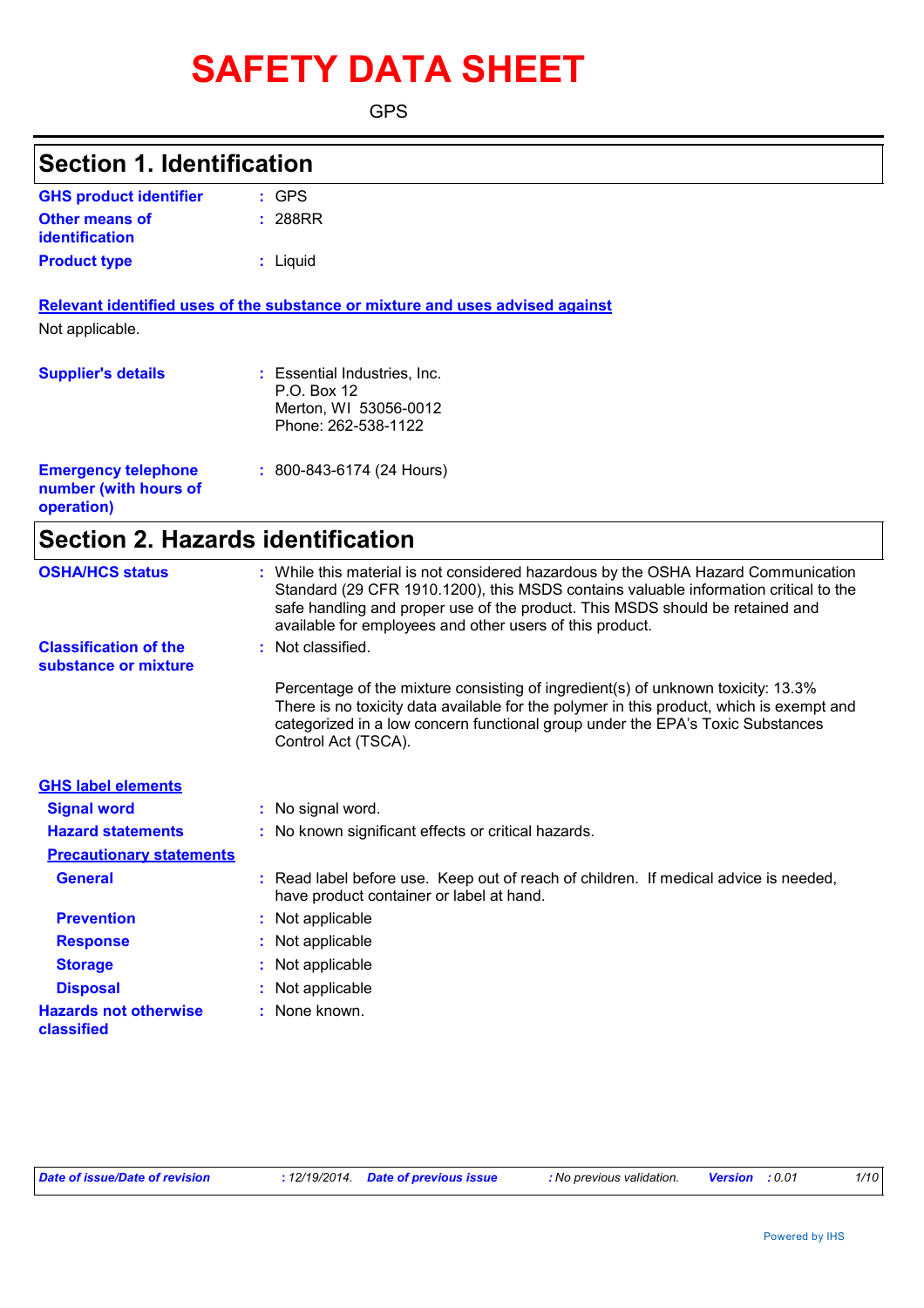## **Section 3. Composition/information on ingredients**

#### **Other means of identification Substance/mixture**

**:** Mixture

**:** Not available

#### **CAS number/other identifiers**

| <b>CAS number</b>   | : Not applicable |
|---------------------|------------------|
| <b>Product code</b> | : 288RR          |

| <b>Ingredient name</b>        |   | <b>CAS number</b> |
|-------------------------------|---|-------------------|
| tris(2-butoxyethyl) phosphate | - | ''78-51-ఎ         |

Any concentration shown as a range is to protect confidentiality or is due to batch variation.

**There are no additional ingredients present which, within the current knowledge of the supplier and in the concentrations applicable, are classified as hazardous to health or the environment and hence require reporting in this section.**

**Occupational exposure limits, if available, are listed in Section 8.**

### **Section 4. First aid measures**

#### **Description of necessary first aid measures**

| Eye contact         | : Immediately flush eyes with plenty of water, occasionally lifting the upper and lower<br>eyelids. Check for and remove any contact lenses. Get medical attention if irritation<br>occurs.                                                                                                                                                            |
|---------------------|--------------------------------------------------------------------------------------------------------------------------------------------------------------------------------------------------------------------------------------------------------------------------------------------------------------------------------------------------------|
| <b>Inhalation</b>   | : Remove victim to fresh air and keep at rest in a position comfortable for breathing. Get<br>medical attention if symptoms occur.                                                                                                                                                                                                                     |
| <b>Skin contact</b> | : Flush contaminated skin with plenty of water. Remove contaminated clothing and<br>shoes. Get medical attention if symptoms occur.                                                                                                                                                                                                                    |
| <b>Ingestion</b>    | : Wash out mouth with water. Remove victim to fresh air and keep at rest in a position<br>comfortable for breathing. If material has been swallowed and the exposed person is<br>conscious, give small quantities of water to drink. Do not induce vomiting unless<br>directed to do so by medical personnel. Get medical attention if symptoms occur. |

#### **Most important symptoms/effects, acute and delayed**

| <b>Potential acute health effects</b> |                     |                                                                                                                                |
|---------------------------------------|---------------------|--------------------------------------------------------------------------------------------------------------------------------|
| Eye contact                           |                     | : No known significant effects or critical hazards.                                                                            |
| <b>Inhalation</b>                     |                     | : No known significant effects or critical hazards.                                                                            |
| <b>Skin contact</b>                   |                     | : No known significant effects or critical hazards.                                                                            |
| <b>Ingestion</b>                      |                     | : No known significant effects or critical hazards.                                                                            |
| <b>Over-exposure signs/symptoms</b>   |                     |                                                                                                                                |
| <b>Eye contact</b>                    | : No specific data. |                                                                                                                                |
| <b>Inhalation</b>                     | : No specific data. |                                                                                                                                |
| <b>Skin contact</b>                   | : No specific data. |                                                                                                                                |
| <b>Ingestion</b>                      | : No specific data. |                                                                                                                                |
|                                       |                     | Indication of immediate medical attention and special treatment needed, if necessary                                           |
| <b>Notes to physician</b>             |                     | : Treat symptomatically. Contact poison treatment specialist immediately if large<br>quantities have been ingested or inhaled. |
| <b>Specific treatments</b>            |                     | : No specific treatment.                                                                                                       |
| <b>Protection of first-aiders</b>     |                     | : No action shall be taken involving any personal risk or without suitable training.                                           |
|                                       |                     |                                                                                                                                |

| Date of issue/Date of revision | : 12/19/2014  Date of previous issue | : No previous validation. | <b>Version</b> : 0.01 | 2/10 |
|--------------------------------|--------------------------------------|---------------------------|-----------------------|------|
|                                |                                      |                           |                       |      |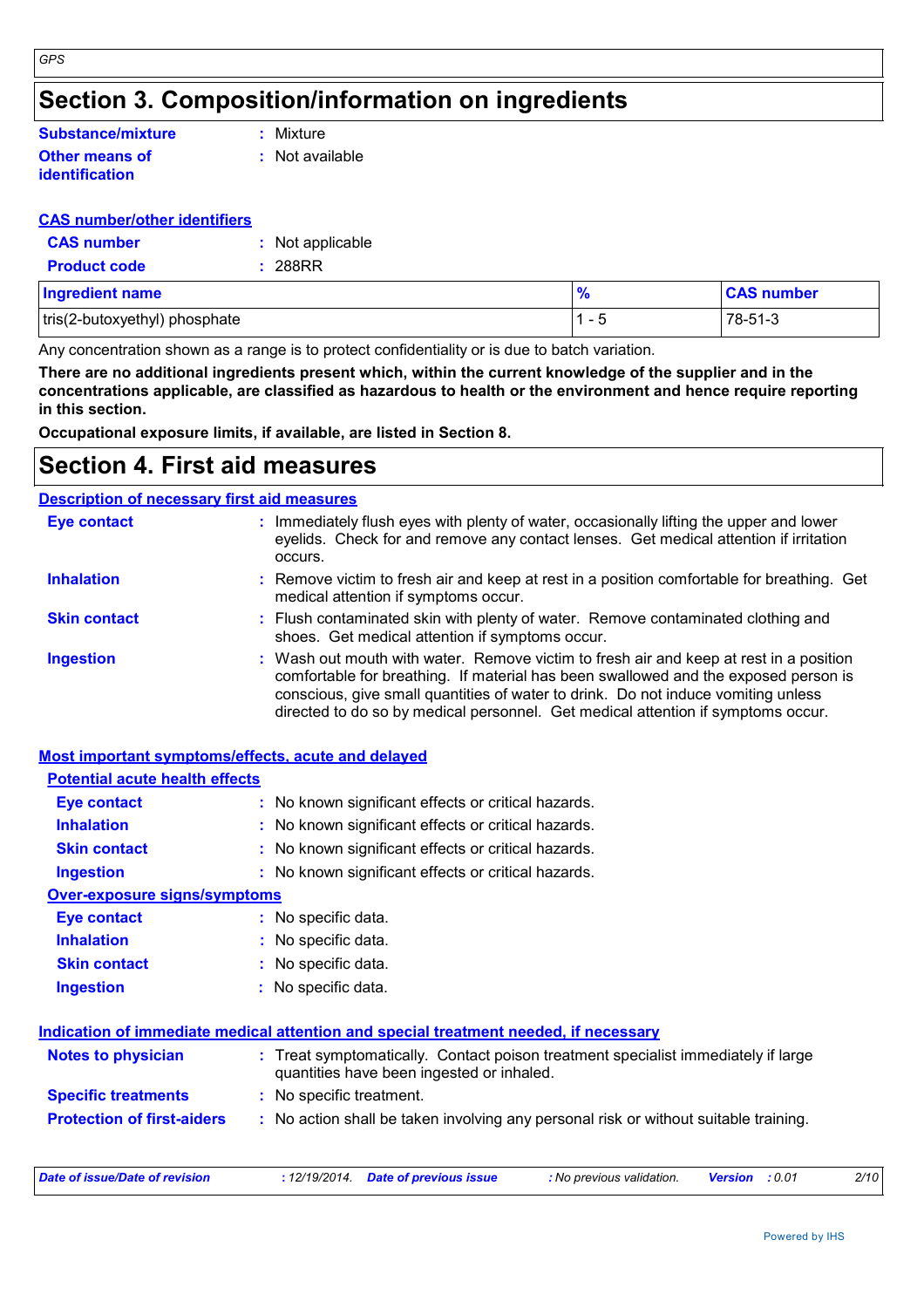# **Section 4. First aid measures**

**See toxicological information (Section 11)**

### **Section 5. Fire-fighting measures**

#### **Extinguishing media**

| елинчиюнна почк                                          |                                                                                                                                                                                                     |
|----------------------------------------------------------|-----------------------------------------------------------------------------------------------------------------------------------------------------------------------------------------------------|
| <b>Suitable extinguishing</b><br>media                   | : Use an extinguishing agent suitable for the surrounding fire.                                                                                                                                     |
| <b>Unsuitable extinguishing</b><br>media                 | : None known.                                                                                                                                                                                       |
| <b>Specific hazards arising</b><br>from the chemical     | : In a fire or if heated, a pressure increase will occur and the container may burst.                                                                                                               |
| <b>Hazardous thermal</b><br>decomposition products       | Decomposition products may include the following materials:<br>carbon dioxide<br>carbon monoxide<br>phosphorus oxides                                                                               |
| <b>Special protective actions</b><br>for fire-fighters   | : Promptly isolate the scene by removing all persons from the vicinity of the incident if<br>there is a fire. No action shall be taken involving any personal risk or without suitable<br>training. |
| <b>Special protective</b><br>equipment for fire-fighters | Fire-fighters should wear appropriate protective equipment and self-contained breathing<br>apparatus (SCBA) with a full face-piece operated in positive pressure mode.                              |

# **Section 6. Accidental release measures**

|                                                              | <b>Personal precautions, protective equipment and emergency procedures</b>                                                                                                                                                                                                                                                                                                                                                                                                                                                                                                               |
|--------------------------------------------------------------|------------------------------------------------------------------------------------------------------------------------------------------------------------------------------------------------------------------------------------------------------------------------------------------------------------------------------------------------------------------------------------------------------------------------------------------------------------------------------------------------------------------------------------------------------------------------------------------|
| For non-emergency<br>personnel                               | : No action shall be taken involving any personal risk or without suitable training.<br>Evacuate surrounding areas. Keep unnecessary and unprotected personnel from<br>entering. Do not touch or walk through spilled material. Put on appropriate personal<br>protective equipment.                                                                                                                                                                                                                                                                                                     |
| <b>For emergency responders :</b>                            | If specialised clothing is required to deal with the spillage, take note of any information<br>in Section 8 on suitable and unsuitable materials. See also the information in "For non-<br>emergency personnel".                                                                                                                                                                                                                                                                                                                                                                         |
| <b>Environmental precautions</b>                             | : Avoid dispersal of spilled material and runoff and contact with soil, waterways, drains<br>and sewers. Inform the relevant authorities if the product has caused environmental<br>pollution (sewers, waterways, soil or air).                                                                                                                                                                                                                                                                                                                                                          |
| <b>Methods and materials for containment and cleaning up</b> |                                                                                                                                                                                                                                                                                                                                                                                                                                                                                                                                                                                          |
| <b>Small spill</b>                                           | : Stop leak if without risk. Move containers from spill area. Dilute with water and mop up<br>if water-soluble. Alternatively, or if water-insoluble, absorb with an inert dry material and<br>place in an appropriate waste disposal container. Dispose of via a licensed waste<br>disposal contractor.                                                                                                                                                                                                                                                                                 |
| <b>Large spill</b>                                           | Stop leak if without risk. Move containers from spill area. Prevent entry into sewers,<br>water courses, basements or confined areas. Wash spillages into an effluent treatment<br>plant or proceed as follows. Contain and collect spillage with non-combustible,<br>absorbent material e.g. sand, earth, vermiculite or diatomaceous earth and place in<br>container for disposal according to local regulations (see Section 13). Dispose of via a<br>licensed waste disposal contractor. Note: see Section 1 for emergency contact<br>information and Section 13 for waste disposal. |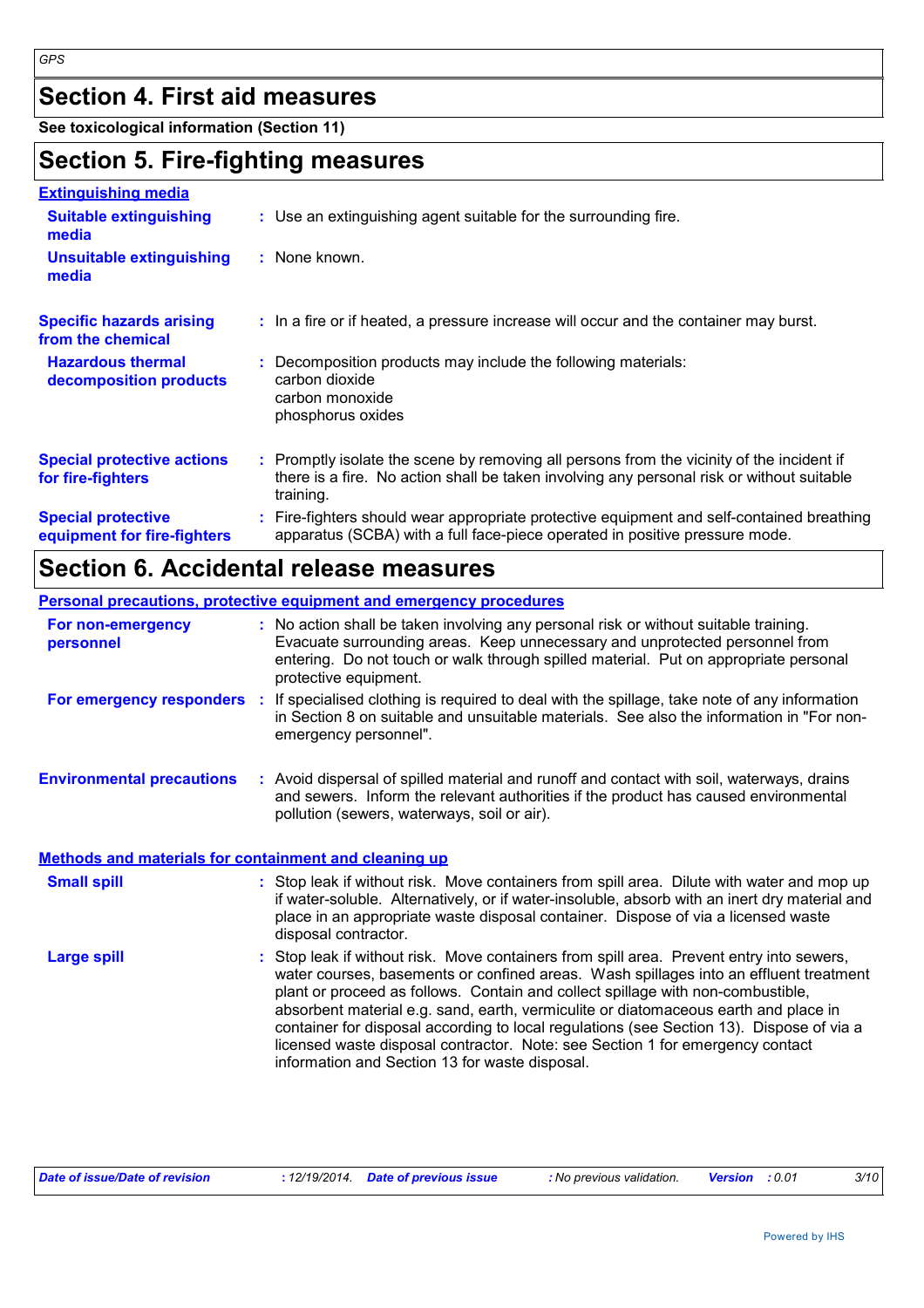# **Section 7. Handling and storage**

| <b>Precautions for safe handling</b>                                             |                                                                                                                                                                                                                                                                                                                                                                                                                                                                                              |
|----------------------------------------------------------------------------------|----------------------------------------------------------------------------------------------------------------------------------------------------------------------------------------------------------------------------------------------------------------------------------------------------------------------------------------------------------------------------------------------------------------------------------------------------------------------------------------------|
| <b>Protective measures</b>                                                       | : Put on appropriate personal protective equipment (see Section 8).                                                                                                                                                                                                                                                                                                                                                                                                                          |
| <b>Advice on general</b><br>occupational hygiene                                 | : Eating, drinking and smoking should be prohibited in areas where this material is<br>handled, stored and processed. Workers should wash hands and face before eating,<br>drinking and smoking. Remove contaminated clothing and protective equipment before<br>entering eating areas. See also Section 8 for additional information on hygiene<br>measures.                                                                                                                                |
| <b>Conditions for safe storage,</b><br>including any<br><b>incompatibilities</b> | : Store in accordance with local regulations. Store in original container protected from<br>direct sunlight in a dry, cool and well-ventilated area, away from incompatible materials<br>and food and drink. Keep container tightly closed and sealed until ready for use.<br>Containers that have been opened must be carefully resealed and kept upright to<br>prevent leakage. Do not store in unlabeled containers. Use appropriate containment to<br>avoid environmental contamination. |

## **Section 8. Exposure controls/personal protection**

### **Control parameters Occupational exposure limits**

None.

| <b>Appropriate engineering</b>                   | : Good general ventilation should be sufficient to control worker exposure to airborne                                                                                                                                                                                                                                          |
|--------------------------------------------------|---------------------------------------------------------------------------------------------------------------------------------------------------------------------------------------------------------------------------------------------------------------------------------------------------------------------------------|
| <b>controls</b>                                  | contaminants.                                                                                                                                                                                                                                                                                                                   |
| <b>Environmental exposure</b><br><b>controls</b> | : Emissions from ventilation or work process equipment should be checked to ensure<br>they comply with the requirements of environmental protection legislation. In some<br>cases, fume scrubbers, filters or engineering modifications to the process equipment<br>will be necessary to reduce emissions to acceptable levels. |

#### **Individual protection measures**

| <b>Hygiene measures</b>        | : Wash hands, forearms and face thoroughly after handling chemical products, before<br>eating, smoking and using the lavatory and at the end of the working period.<br>Appropriate techniques should be used to remove potentially contaminated clothing.<br>Wash contaminated clothing before reusing. Ensure that eyewash stations and safety<br>showers are close to the workstation location. |  |  |  |  |
|--------------------------------|---------------------------------------------------------------------------------------------------------------------------------------------------------------------------------------------------------------------------------------------------------------------------------------------------------------------------------------------------------------------------------------------------|--|--|--|--|
| <b>Eye/face protection</b>     | : Safety eyewear complying with an approved standard should be used when a risk<br>assessment indicates this is necessary to avoid exposure to liquid splashes, mists,<br>gases or dusts. If contact is possible, the following protection should be worn, unless<br>the assessment indicates a higher degree of protection: safety glasses with side-<br>shields.                                |  |  |  |  |
| <b>Skin protection</b>         |                                                                                                                                                                                                                                                                                                                                                                                                   |  |  |  |  |
| <b>Hand protection</b>         | : Chemical-resistant, impervious gloves complying with an approved standard should be<br>worn at all times when handling chemical products if a risk assessment indicates this is<br>necessary.                                                                                                                                                                                                   |  |  |  |  |
| <b>Body protection</b>         | : Personal protective equipment for the body should be selected based on the task being<br>performed and the risks involved and should be approved by a specialist before<br>handling this product.                                                                                                                                                                                               |  |  |  |  |
| <b>Other skin protection</b>   | : Appropriate footwear and any additional skin protection measures should be selected<br>based on the task being performed and the risks involved and should be approved by a<br>specialist before handling this product.                                                                                                                                                                         |  |  |  |  |
| <b>Respiratory protection</b>  | : Use a properly fitted, air-purifying or air-fed respirator complying with an approved<br>standard if a risk assessment indicates this is necessary. Respirator selection must be<br>based on known or anticipated exposure levels, the hazards of the product and the safe<br>working limits of the selected respirator.                                                                        |  |  |  |  |
| Date of issue/Date of revision | <b>Date of previous issue</b><br>4/10<br>: 12/19/2014.<br>: No previous validation.<br>Version : 0.01                                                                                                                                                                                                                                                                                             |  |  |  |  |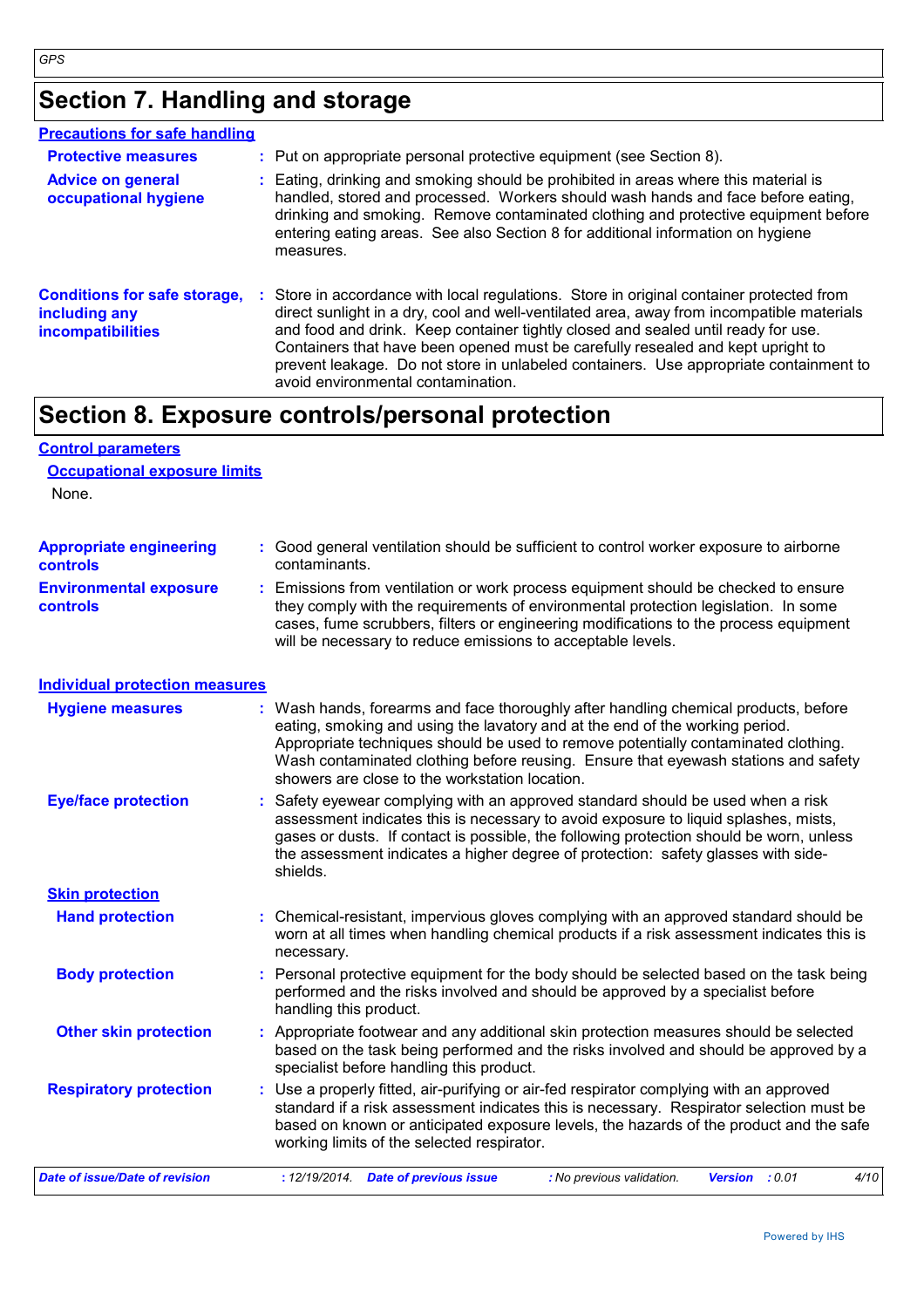# **Section 9. Physical and chemical properties**

| <b>Appearance</b>                                 |                                                                                                                                                 |
|---------------------------------------------------|-------------------------------------------------------------------------------------------------------------------------------------------------|
| <b>Physical state</b>                             | : Liquid                                                                                                                                        |
| <b>Color</b>                                      | : White                                                                                                                                         |
| Odor                                              | $:$ Bland                                                                                                                                       |
| <b>Odor threshold</b>                             | : Not available                                                                                                                                 |
| pH                                                | : 7.8                                                                                                                                           |
| <b>Melting point</b>                              | : $0^{\circ}$ C (32 $^{\circ}$ F)                                                                                                               |
| <b>Boiling point</b>                              | : $100^{\circ}$ C (212 $^{\circ}$ F)                                                                                                            |
| <b>Flash point</b>                                | : Closed cup: >93.334°C (>200°F)                                                                                                                |
| <b>Evaporation rate</b>                           | : Not available                                                                                                                                 |
| <b>Flammability (solid, gas)</b>                  | : Not available                                                                                                                                 |
| Lower and upper explosive<br>(flammable) limits   | : Not available                                                                                                                                 |
| <b>Vapor pressure</b>                             | $:$ <4 kPa (<30 mm Hg) [room temperature]                                                                                                       |
| <b>Vapor density</b>                              | : <1 [Air = 1]                                                                                                                                  |
| <b>Specific gravity</b>                           | : $1.05$ g/cm <sup>3</sup>                                                                                                                      |
| <b>Solubility</b>                                 | : Not available                                                                                                                                 |
| <b>Partition coefficient: n-</b><br>octanol/water | : Not available                                                                                                                                 |
| <b>Auto-ignition temperature</b>                  | : Not available                                                                                                                                 |
| <b>Viscosity</b>                                  | : Not available                                                                                                                                 |
| <b>VOC content</b>                                | $: 91$ g/l                                                                                                                                      |
|                                                   | VOCs are calculated following the requirements under 40 CFR, Part 59, Subpart C for Consumer Products and Subpart D for Architectural Coatings. |

# **Section 10. Stability and reactivity**

| <b>Reactivity</b>                                   | : No specific test data related to reactivity available for this product or its ingredients.              |
|-----------------------------------------------------|-----------------------------------------------------------------------------------------------------------|
| <b>Chemical stability</b>                           | : The product is stable.                                                                                  |
| <b>Possibility of hazardous</b><br><b>reactions</b> | : Under normal conditions of storage and use, hazardous reactions will not occur.                         |
| <b>Conditions to avoid</b>                          | : No specific data.                                                                                       |
| <b>Incompatible materials</b>                       | : No specific data.                                                                                       |
| <b>Hazardous decomposition</b><br>products          | : Under normal conditions of storage and use, hazardous decomposition products should<br>not be produced. |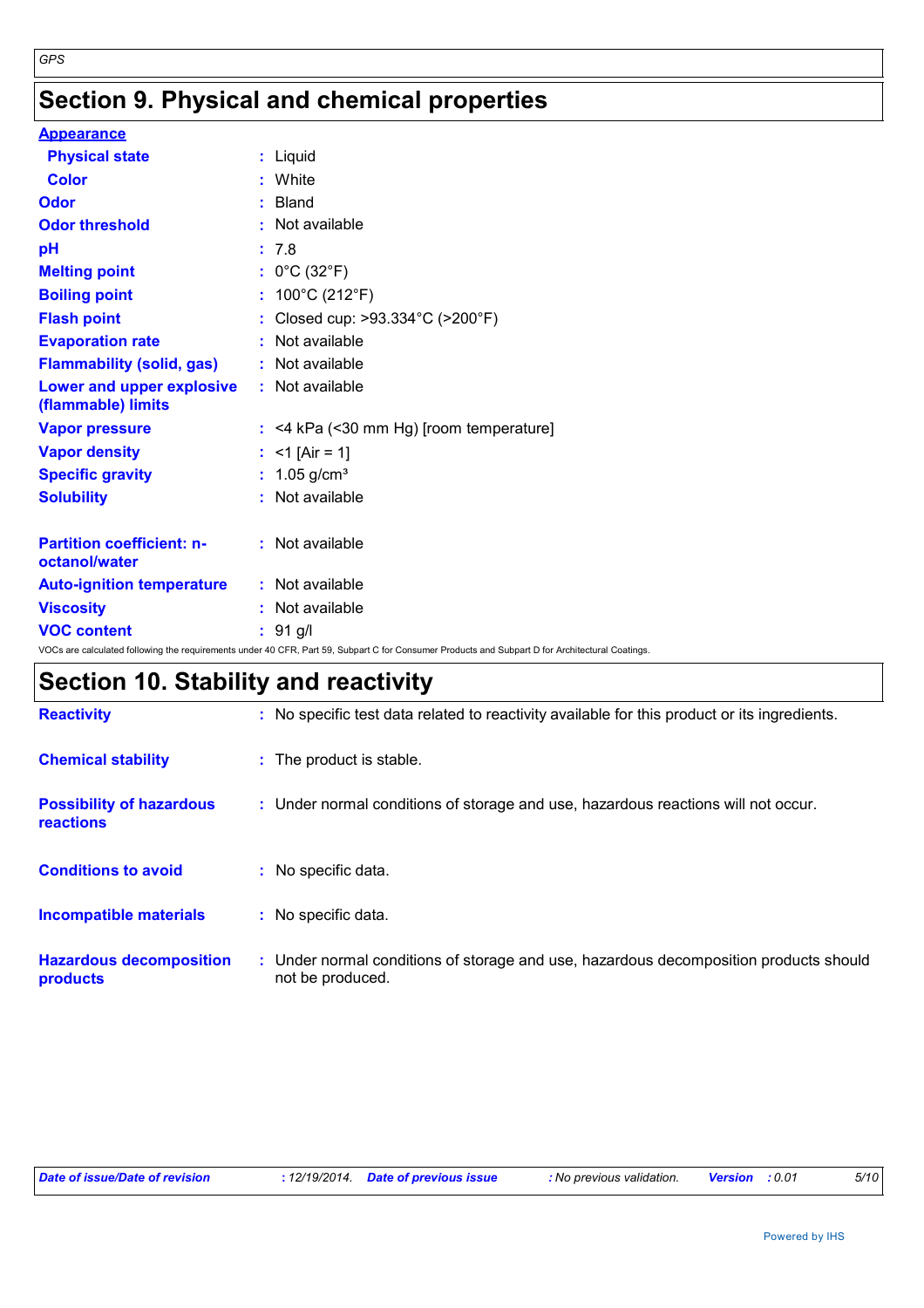# **Section 11. Toxicological information**

#### **Information on toxicological effects**

#### **Acute toxicity**

| <b>Product/ingredient name</b>            | Result | <b>Species</b> | <b>Dose</b> | <b>Exposure</b> |
|-------------------------------------------|--------|----------------|-------------|-----------------|
| tris(2-butoxyethyl) phosphate   LD50 Oral |        | Rat            | 3 g/kg      |                 |

#### **Irritation/Corrosion**

| <b>Product/ingredient name</b>                       | <b>Result</b>        | <b>Species</b> | <b>Score</b> | <b>Exposure</b>     | <b>Observation</b> |
|------------------------------------------------------|----------------------|----------------|--------------|---------------------|--------------------|
| tris(2-butoxyethyl) phosphate   Eyes - Mild irritant |                      | Rabbit         |              | <b>24 hours 500</b> |                    |
|                                                      |                      |                |              | milligrams          |                    |
|                                                      | Skin - Mild irritant | Rabbit         |              | <b>24 hours 500</b> |                    |
|                                                      |                      |                |              | milligrams          |                    |

#### **Sensitization**

Not available.

#### **Mutagenicity**

Not available.

#### **Carcinogenicity**

Not available.

#### **Reproductive toxicity**

Not available.

#### **Teratogenicity**

Not available.

#### **Specific target organ toxicity (single exposure)**

Not available.

#### **Specific target organ toxicity (repeated exposure)**

Not available.

#### **Aspiration hazard**

Not available.

#### **Information on the likely routes of exposure :** Not available

#### **Potential acute health effects**

| <b>Eye contact</b>  | : No known significant effects or critical hazards. |
|---------------------|-----------------------------------------------------|
| <b>Inhalation</b>   | : No known significant effects or critical hazards. |
| <b>Skin contact</b> | : No known significant effects or critical hazards. |
| <b>Ingestion</b>    | : No known significant effects or critical hazards. |

#### **Symptoms related to the physical, chemical and toxicological characteristics**

| <b>Eye contact</b>  | : No specific data. |
|---------------------|---------------------|
| <b>Inhalation</b>   | : No specific data. |
| <b>Skin contact</b> | : No specific data. |
| Ingestion           | : No specific data. |

#### **Delayed and immediate effects and also chronic effects from short and long term exposure**

| Date of issue/Date of revision | : 12/19/2014  Date of previous issue | : No previous validation. | <b>Version</b> : 0.01 | 6/10 |
|--------------------------------|--------------------------------------|---------------------------|-----------------------|------|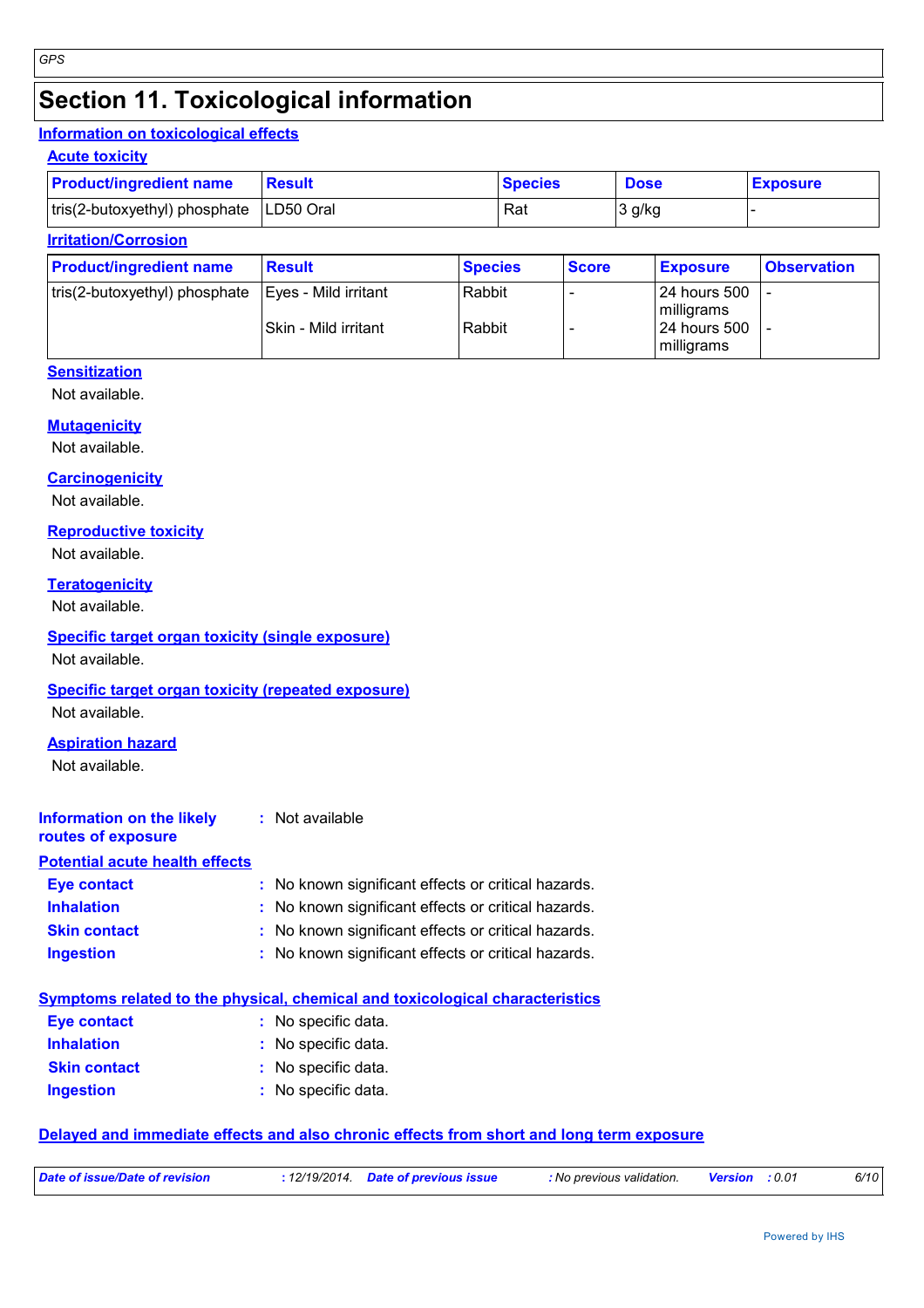# **Section 11. Toxicological information**

| <b>Short term exposure</b>                       |                                                     |
|--------------------------------------------------|-----------------------------------------------------|
| <b>Potential immediate</b><br><b>effects</b>     | $:$ Not available                                   |
| <b>Potential delayed effects</b>                 | : Not available                                     |
| Long term exposure                               |                                                     |
| <b>Potential immediate</b><br>effects            | $:$ Not available                                   |
| <b>Potential delayed effects : Not available</b> |                                                     |
| <b>Potential chronic health effects</b>          |                                                     |
| Not available.                                   |                                                     |
| <b>General</b>                                   | : No known significant effects or critical hazards. |
| <b>Carcinogenicity</b>                           | : No known significant effects or critical hazards. |
| <b>Mutagenicity</b>                              | : No known significant effects or critical hazards. |
| <b>Teratogenicity</b>                            | : No known significant effects or critical hazards. |
| <b>Developmental effects</b>                     | : No known significant effects or critical hazards. |
| <b>Fertility effects</b>                         | : No known significant effects or critical hazards. |

#### **Numerical measures of toxicity**

**Acute toxicity estimates**

*GPS*

| <b>Route</b> | <b>ATE value</b> |
|--------------|------------------|
| Oral         | 62121.6 mg/kg    |

## **Section 12. Ecological information**

| <b>Toxicity</b>                |                                   |                                   |                 |
|--------------------------------|-----------------------------------|-----------------------------------|-----------------|
| <b>Product/ingredient name</b> | <b>Result</b>                     | <b>Species</b>                    | <b>Exposure</b> |
| tris(2-butoxyethyl) phosphate  | Acute LC50 11200 µg/l Fresh water | <b>Fish - Pimephales promelas</b> | 96 hours        |

#### **Persistence and degradability**

Not available.

#### **Bioaccumulative potential**

| <b>Product/ingredient name</b>                     | ∣ LoqP <sub>ow</sub> | <b>BCI</b> | <b>Potential</b> |
|----------------------------------------------------|----------------------|------------|------------------|
| $\vert$ tris(2-butoxyethyl) phosphate $\vert$ 3.75 |                      | 5.8        | low              |

#### **Mobility in soil**

**Soil/water partition coefficient (KOC) :** Not available

**Other adverse effects** : No known significant effects or critical hazards.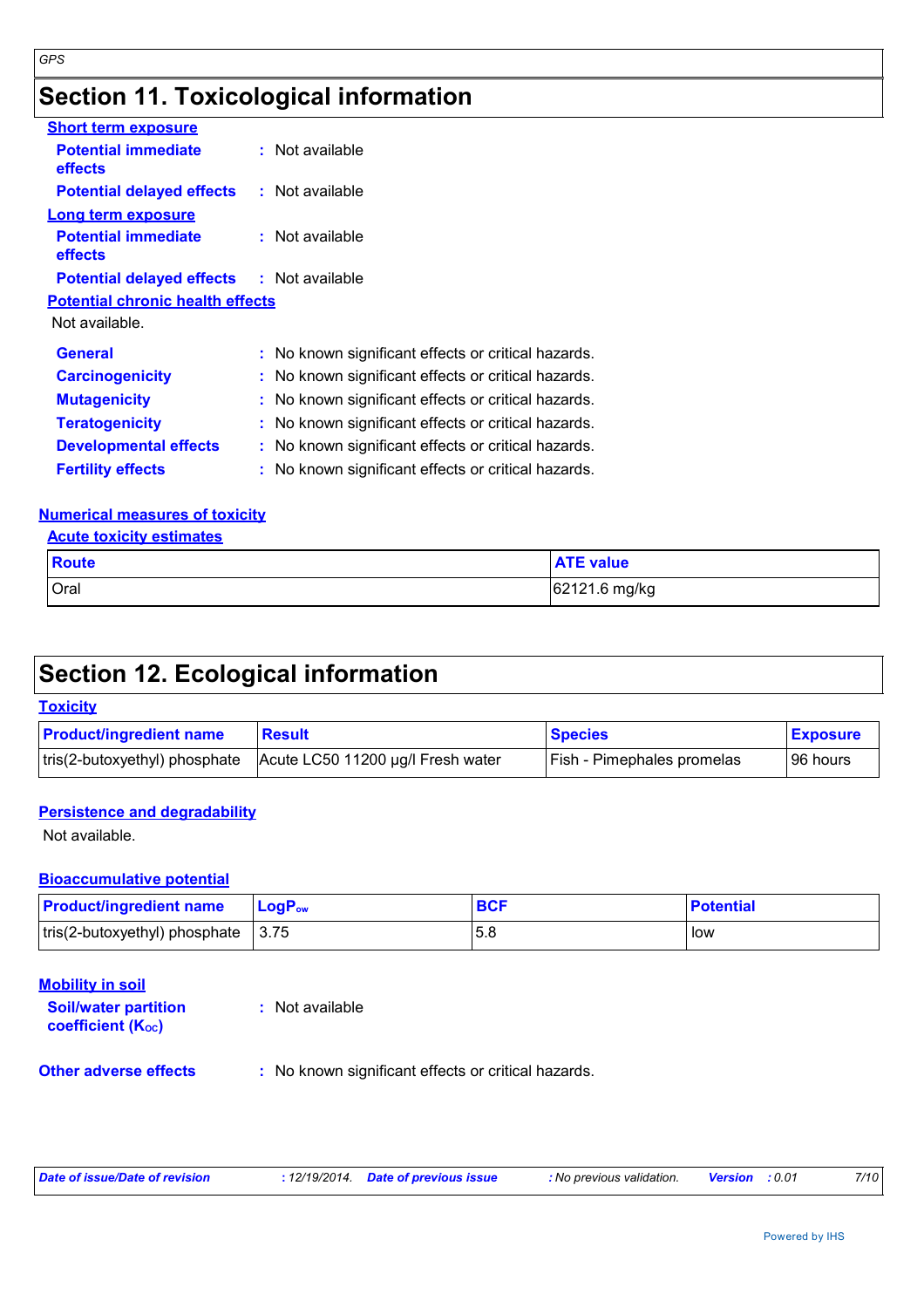### **Section 13. Disposal considerations**

|  | <b>Disposal methods</b> |
|--|-------------------------|
|  |                         |

**Disposal methods** : The generation of waste should be avoided or minimized wherever possible. Disposal of this product, solutions and any by-products should at all times comply with the requirements of environmental protection and waste disposal legislation and any regional local authority requirements. Dispose of surplus and non-recyclable products via a licensed waste disposal contractor. Waste should not be disposed of untreated to the sewer unless fully compliant with the requirements of all authorities with jurisdiction. Waste packaging should be recycled. Incineration or landfill should only be considered when recycling is not feasible. This material and its container must be disposed of in a safe way. Empty containers or liners may retain some product residues. Avoid dispersal of spilled material and runoff and contact with soil, waterways, drains and sewers.

### **Section 14. Transport information**

|                                      | <b>DOT Classification</b> | <b>IMDG</b>              | <b>IATA</b>              |
|--------------------------------------|---------------------------|--------------------------|--------------------------|
| <b>UN number</b>                     | Not regulated             | Not regulated            | Not regulated            |
| <b>UN proper shipping</b><br>name    | $\overline{\phantom{a}}$  | $\overline{\phantom{0}}$ |                          |
| <b>Transport hazard</b><br>class(es) | $\overline{\phantom{a}}$  | $\overline{\phantom{0}}$ |                          |
| <b>Packing group</b>                 | $\overline{\phantom{a}}$  | $\overline{\phantom{0}}$ | $\overline{\phantom{a}}$ |
| Environmental<br>hazards             | No.                       | No.                      | No.                      |
| <b>Additional</b><br>information     | $\overline{\phantom{0}}$  |                          |                          |

**Special precautions for user : Transport within user's premises: always transport in closed containers that are** upright and secure. Ensure that persons transporting the product know what to do in the event of an accident or spillage.

**Transport in bulk according :** Not available. **to Annex II of MARPOL 73/78 and the IBC Code**

### **Section 15. Regulatory information**

**U.S. Federal regulations : United States inventory (TSCA 8b)**: All components are listed or exempted.

**Clean Air Act Section 112 (b) Hazardous Air Pollutants (HAPs) :** Not listed **SARA 311/312 Classification :** Not applicable **Composition/information on ingredients**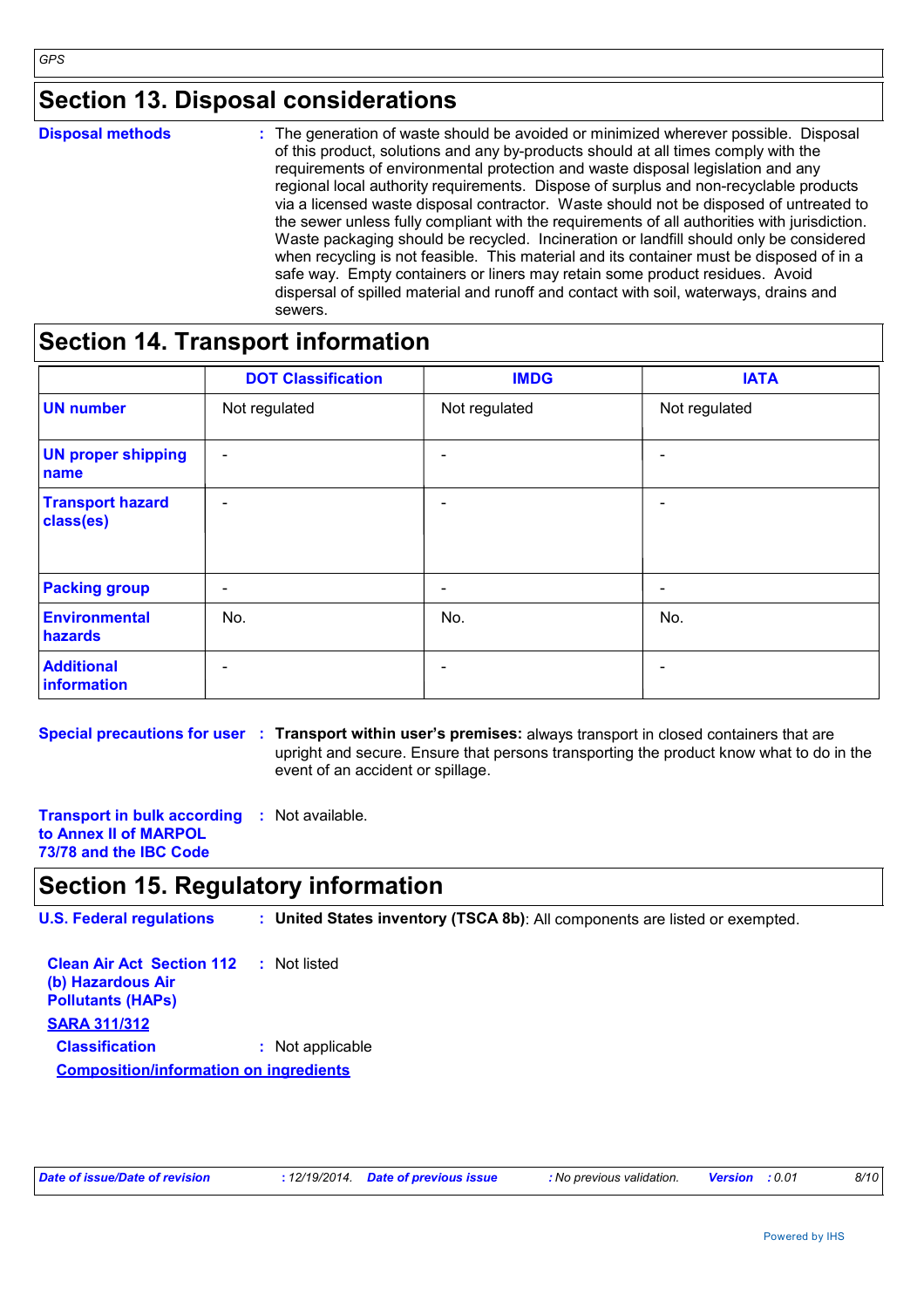## **Section 15. Regulatory information**

| <b>Name</b>                   | $\frac{9}{6}$ | <b>Fire</b> | <b>Sudden</b><br>hazard release of<br>pressure | <b>Reactive</b> | Immediate<br>(acute)<br>health<br>hazard | <b>Delayed</b><br>(chronic)<br>health<br>hazard |
|-------------------------------|---------------|-------------|------------------------------------------------|-----------------|------------------------------------------|-------------------------------------------------|
| tris(2-butoxyethyl) phosphate | $1 - 5$       | No.         | No.                                            | No.             | Yes.                                     | No.                                             |

#### **State regulations**

**International regulations**

**History**

**Canada inventory :** All components are listed or exempted.

### **Section 16. Other information**

**Hazardous Material Information System (U.S.A.)**



**Caution: HMIS® ratings are based on a 0-4 rating scale, with 0 representing minimal hazards or risks, and 4 representing significant hazards or risks Although HMIS® ratings are not required on SDSs under 29 CFR 1910. 1200, the preparer may choose to provide them. HMIS® ratings are to be used with a fully implemented HMIS® program. HMIS® is a registered mark of the National Paint & Coatings Association (NPCA). HMIS® materials may be purchased exclusively from J. J. Keller (800) 327-6868.**

**The customer is responsible for determining the PPE code for this material.**

**National Fire Protection Association (U.S.A.)**



**Reprinted with permission from NFPA 704-2001, Identification of the Hazards of Materials for Emergency Response Copyright ©1997, National Fire Protection Association, Quincy, MA 02269. This reprinted material is not the complete and official position of the National Fire Protection Association, on the referenced subject which is represented only by the standard in its entirety.**

**Copyright ©2001, National Fire Protection Association, Quincy, MA 02269. This warning system is intended to be interpreted and applied only by properly trained individuals to identify fire, health and reactivity hazards of chemicals. The user is referred to certain limited number of chemicals with recommended classifications in NFPA 49 and NFPA 325, which would be used as a guideline only. Whether the chemicals are classified by NFPA or not, anyone using the 704 systems to classify chemicals does so at their own risk.**

| <b>HISLOTY</b>                    |                                                                                                                                                                                                                                                                                                                                                                     |
|-----------------------------------|---------------------------------------------------------------------------------------------------------------------------------------------------------------------------------------------------------------------------------------------------------------------------------------------------------------------------------------------------------------------|
| Date of printing                  | : 12/19/2014.                                                                                                                                                                                                                                                                                                                                                       |
| Date of issue/Date of<br>revision | : 12/19/2014.                                                                                                                                                                                                                                                                                                                                                       |
| <b>Date of previous issue</b>     | : No previous validation.                                                                                                                                                                                                                                                                                                                                           |
| <b>Key to abbreviations</b>       | $:$ ATE = Acute Toxicity Estimate<br>BCF = Bioconcentration Factor<br>GHS = Globally Harmonized System of Classification and Labelling of Chemicals<br>IATA = International Air Transport Association<br>IBC = Intermediate Bulk Container<br><b>IMDG = International Maritime Dangerous Goods</b><br>LogPow = logarithm of the octanol/water partition coefficient |
| Date of issue/Date of revision    | 9/10<br><b>Date of previous issue</b><br>: No previous validation.<br>:12/19/2014.<br><b>Version</b> : 0.01                                                                                                                                                                                                                                                         |

| sue/Date of revision | : 12/19/2014. Date of previous issue | : iyo previous validation. | version | . U.U | 9/10 |  |
|----------------------|--------------------------------------|----------------------------|---------|-------|------|--|
|                      |                                      |                            |         |       |      |  |

*GPS*